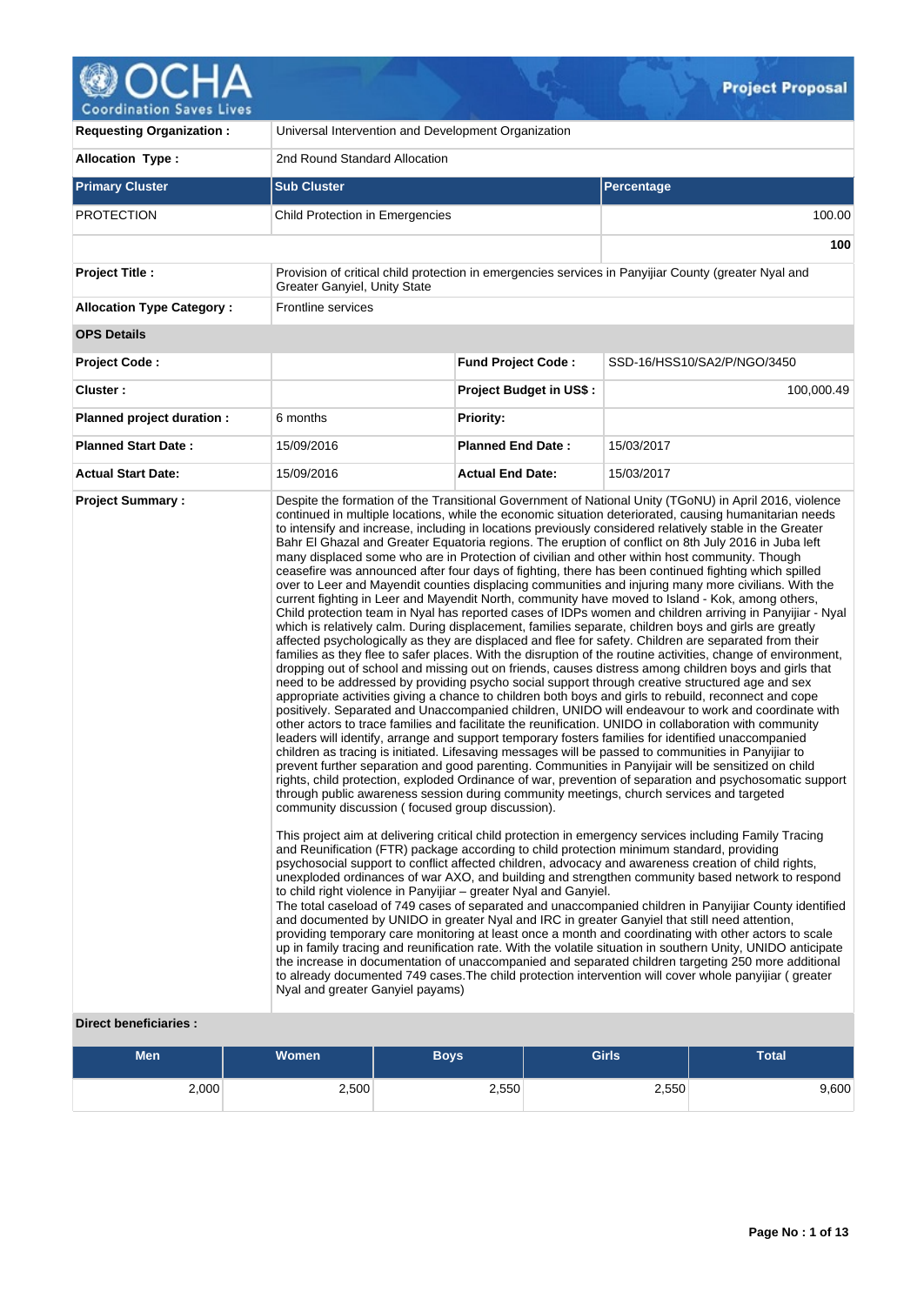### **Other Beneficiaries :**

| Beneficiary name                                            | <b>Men</b>      | Women | <b>Boys</b> | <b>Girls</b> | <b>Total</b> |
|-------------------------------------------------------------|-----------------|-------|-------------|--------------|--------------|
| Internally Displaced People                                 | 1.050           | 1,200 | 1.175       | 1.175        | 4,600        |
| People in Host Communities                                  | 750             | 1.100 | 1.075       | 1.075        | 4,000        |
| Trainers, Promoters, Caretakers,<br>committee members, etc. | 150             | 150   | 250         | 250          | 800          |
| Other                                                       | 50 <sup>1</sup> | 50    | 50          | 50           | 200          |

# **Indirect Beneficiaries :**

We believe that through interventions we provide to direct beneficiaries, they too will able reach more people within the community with child protection response and protection messages as they interact in daily lives. We belive more than 15,000 will be reached in one way or the other

# **Catchment Population:**

Catchment are is Panyijiar County, According to WFP and ROSS in Grater Nyal, the poplulation is 51112 population while Ganyiel has 40,000 people making a total population of 91112 people.

# **Link with allocation strategy :**

The strategic plan encompasses live saving and alleviating suffering through multi sectoral assistance, protecting the right of the most vulnerable trough improved self-reliance and positive coping mechanisms.The project significantly contributes to the first HRP strategic objective "The safety and dignity of vulnerable individuals is improved through prevention programming and protection mainstreaming to address threats and vulnerabilities." Integrated package of prevention and response critical Child Protection services will be delivered to protect the life of boys and girls, promote their psychosocial wellbeing, re-establish and strengthen community structures of elders, chiefs, women, youth groups, traders union, child right clubs. This project will also support the Child Protection Sub Cluster to consolidate more durable community-based strategies, especially in psychosocial support and cooperate with other actors to strengthen referrals

### **Sub-Grants to Implementing Partners :**

| <b>Partner Name</b>                                   |                             | <b>Partner Type</b>        |  |                             | <b>Budget in US\$</b> |  |  |  |
|-------------------------------------------------------|-----------------------------|----------------------------|--|-----------------------------|-----------------------|--|--|--|
|                                                       |                             |                            |  |                             |                       |  |  |  |
| Other funding secured for the same project (to date): |                             |                            |  |                             |                       |  |  |  |
|                                                       | <b>Other Funding Source</b> |                            |  | <b>Other Funding Amount</b> |                       |  |  |  |
|                                                       |                             |                            |  |                             |                       |  |  |  |
| Organization focal point:                             |                             |                            |  |                             |                       |  |  |  |
| <b>Name</b>                                           | <b>Title</b>                | <b>Email</b>               |  |                             | <b>Phone</b>          |  |  |  |
| James Ninrew Keah                                     | <b>Executive Director</b>   | ed@sunidosouthsudan.org    |  |                             | 0955008160            |  |  |  |
| Elizabeth Mukhebi                                     | <b>Project Manager</b>      | naliakaeliza@gmail.com     |  |                             | 0956280587            |  |  |  |
| Thomas Manyo Riek                                     | Programme Coordinator       | riekthomasmanyol@gmail.com |  |                             | 0955060734            |  |  |  |
| <b>BACKGROUND</b>                                     |                             |                            |  |                             |                       |  |  |  |
| 1. Humanitarian context analysis                      |                             |                            |  |                             |                       |  |  |  |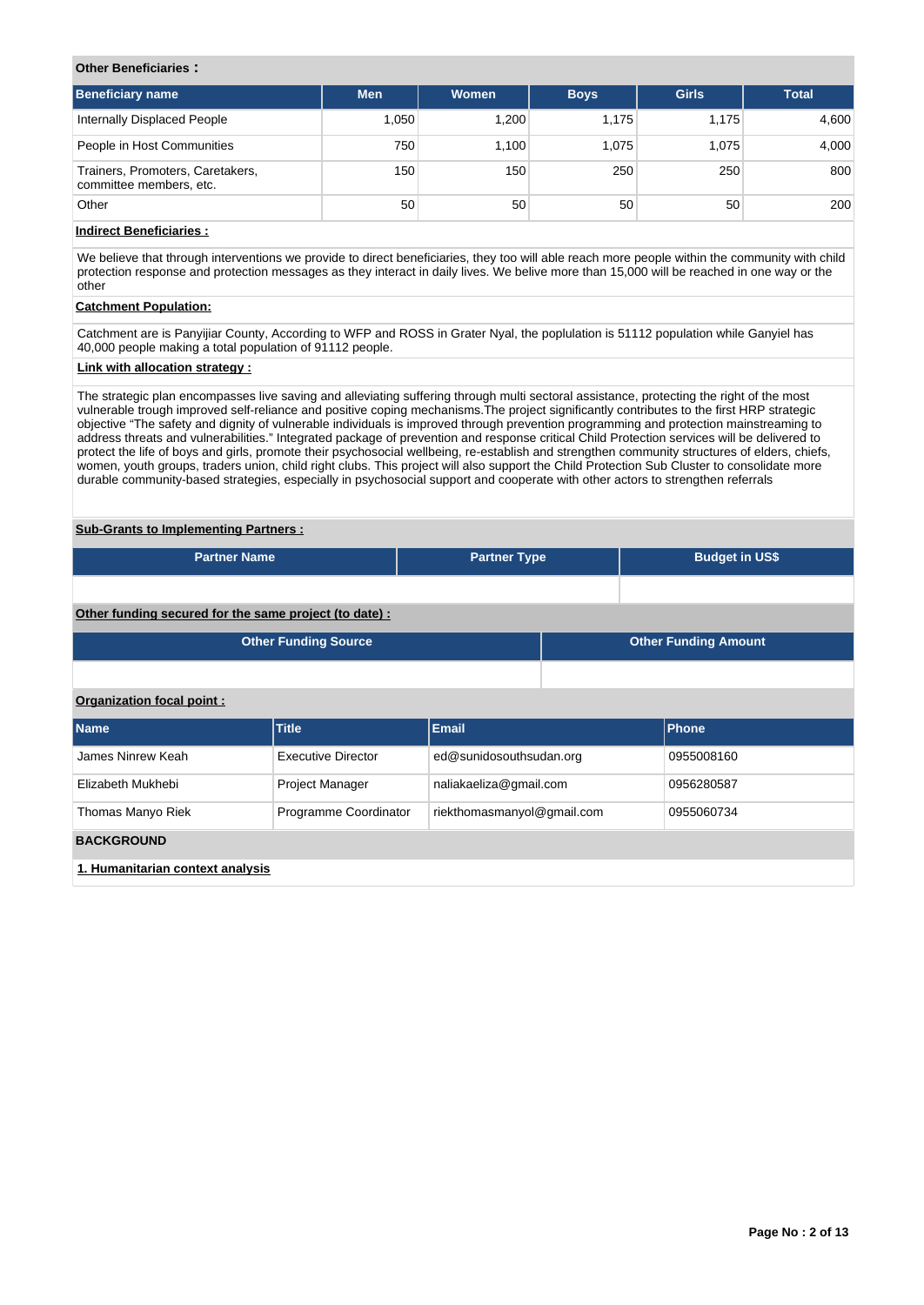The eruption of conflict in December 2013 witnessed unprecedented humanitarian catastrophe in South Sudan, which prior to conflict had some of the lowest indicators in thematic area of child protection (OCHA 2014), since then South Sudan has never witness substantial peace. Despite the formation of the Transitional government of National Unity in April 2106/ violence has continued in multiple locations, while economic situation deteriorated relatively. Throughout the early months of 2016, it became clear that civilians have been targeted resulting in forced displacement. This has been most notable in southern and central Unity, where human rights investigations reported signs of forced displacement of civilian populations and attempts to prevent the return of civilians perceived to support the opposition. (Protection Trend South Sudan No. 7, protection cluster May 2016. The attack of Rubkuay and Leer County has displaced communities now on Islands mainly Kok, Tuachriak, some IDPs has been reported arriving in Panyijiar County. With this scenario of fighting and movement, children are greatly affected many are separated from families during flight being left vulnerable to many child protection issues, boys are vulnerable to recruitment into armed forces, child labor and case of minors taking care of their siblings. Young girls are exposed to sexual abuse, rape and early marriage as well as being burden to look after their siblings too.

As of April 2016 4.3 Million people were estimated to be in Crises (integrated Food Security Phase Classification IPC phase 4) and Catastrophe (IPC %) and require urgent humanitarian assistance which is an increase compared to first quarter of the 2016 and the first quarter in 2015. IPC reports (June 29th 2016) indicate that as of April 2016 the highest proportions of population in Crisis emergency were recorded in Northern and Western Bahr el Ghazal (50%) and Unity state (65%) which is expected to go up by 10% in the projection period of July in both areas. While upper Nile remained fragile. The most affected populations are Internally Displaced Persons (IPD) and the poor households who are worst hit by economic crisis, high market prices as well as conflict related marker trade. IPC phase 5 indicates that Unity state population in catastrophe is estimated to 1,030,080 people.

Many have lost homes, livelihood and lives as IDP 1.61 Million, 4.8 million in emergencies and according WFP South Sudan situation report No. 140 13-20th August 2016 and 75,397 refugees according to UNHCR report) .

WFP's latest Market Price Monitoring Bulleting indicates that the July 2016 inflation rate reached a historic high of 661.3 percent year-onyear, more than double the 309.6 percent in June. With this high inflation in the country, many parents are likely to resort to negative survival tactics such are marrying off girl children in order to get dowry for survival. Boys are likely to move to market / streets for survival, and be easily exploited by the traders subjecting to hard work with little or no pay.

### **2. Needs assessment**

### **3. Description Of Beneficiaries**

The direct beneficiaries are the conflict affected children boys and girls mainly unaccompanied and separated (UASC), missing children, distressed children due to conflict, direct care givers of vulnerable children who will receive minimum protection standard in basic emotional support and family tracing and reunification and children with disabilities. Direct care givers of conflict affected children are targeted too

### **4. Grant Request Justification**

UNIDO being a National NGO working in Panyijiar for several years providing child protection intervention with support of UNICEF and CHF in 2016 and 2015 respectively, understand fully Panyijiar County background, communities and the cultural dynamics. the activities are designed to scale up and reach girls, boys and vulnerable caregivers (especially women headed-of households), who are most at risk of, or who have experienced violence, abuse, exploitation, or neglect. Beneficiaries include 50 per cent girls and 50 per cent boys, and programme activities are specifically designed to assess and meet the unique needs of both girls and boys and their caregivers to ensure the most appropriate care and child friendly services. While girls and boys may share some negative consequences of separation, there are also specific risks unique to the children based on their sex. UNIDO intend scale up its intervention to Greater ganyiel payams to provide psycho social support to vulnerable conflict affected children through creative age and sex appropriate activities, games, traditional dances, story telling to enable children cope positively. For unaccompaned and separated children boys and girls, UNIDO will provide timely family tracing and reunification services observing child protection minimum standards. UNIDO intend to carry out community awareness campaign to reach a wider community with child protection messages, messages to minimum family separation using child protection subcluster information pack. Mapping the available services, identified most vulnerable children with specific needs will be referred to other actors for case to case assistance / management, also UNIDO will create awareness in regards to available services within the community for referrals. building the capacity of community based networks will ensure coordinated intervention, community ownership and continuation of the program for sustainability.

### **5. Complementarity**

This project is a continuation of UNIDOs ongoing child protection in support to host community & IDPs in Panyijiar County and will help UNIDO to continue responding to child protection in emergency needs to Panyijiar county beneficiaries in the second half of the year 2016. UNIDO will ensure maximum integration of child protection programming with Nutrition, Health, WASH Education (Creating awareness in Temporary Learning Spaces on importance protecting children boys and girls aainst harmful tradition, child abuse, neglect, and expolitaion ) and WASH (Promotion of Hygiene practices and benefits of safe water ) activities to strengthen the response. Access to basic services for women, Men and Children Boys and Girls remain inadequate, UNIDO child protection team will continue with the multi sectorial to address these challenges. To avoid duplication of activities and adhere to child protection guidelines to achieve maximum outcomes at the end of the project period

#### **LOGICAL FRAMEWORK**

#### **Overall project objective**

To provide timely critical child protection in emergencies services in Panyijiar County (greater Nyal and Greater Ganyiel, Unity State by 15th March 2017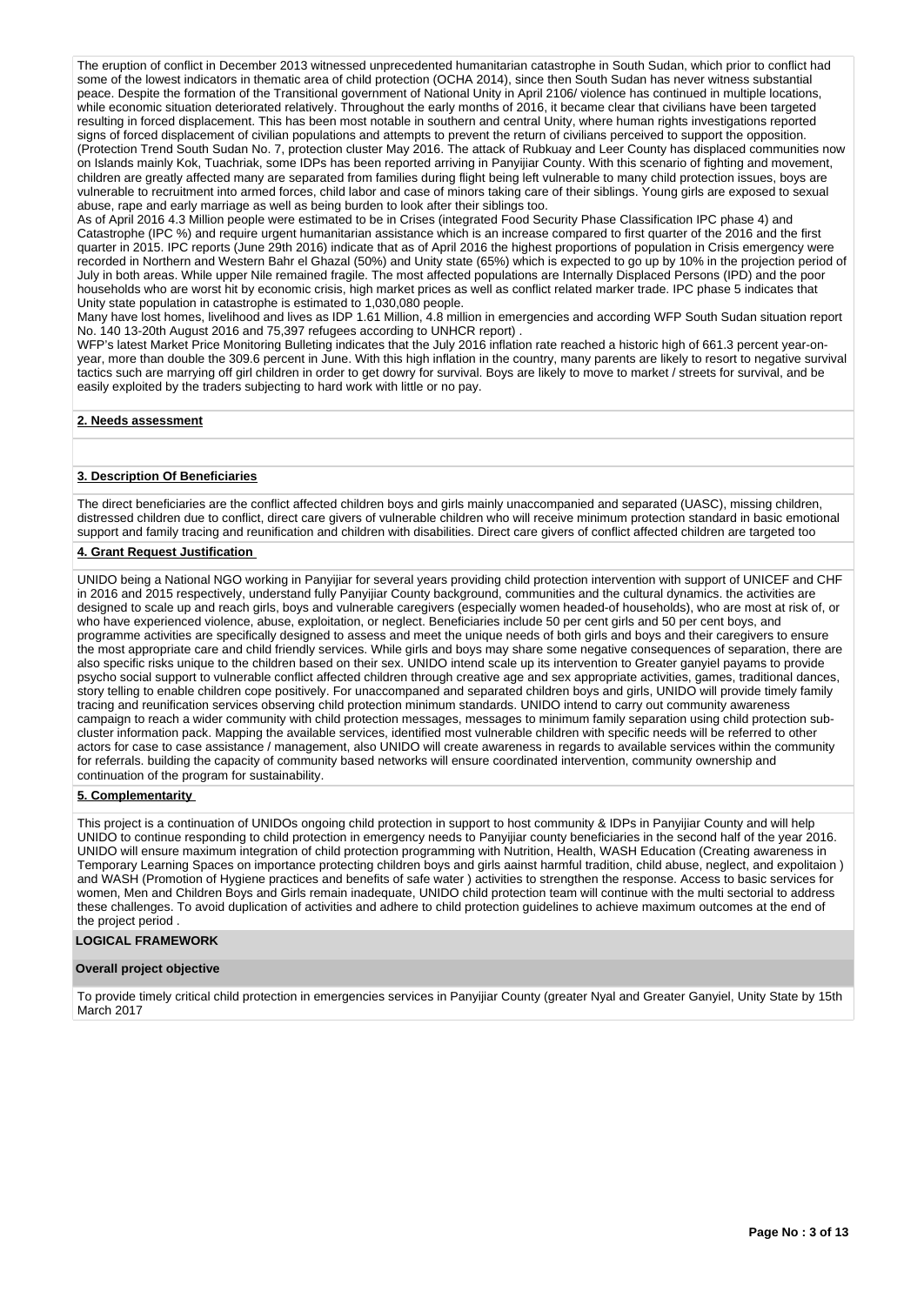| <b>PROTECTION</b>                                                                                                                                                                                  |                                                                                                                   |                                 |
|----------------------------------------------------------------------------------------------------------------------------------------------------------------------------------------------------|-------------------------------------------------------------------------------------------------------------------|---------------------------------|
| <b>Cluster objectives</b>                                                                                                                                                                          | <b>Strategic Response Plan (SRP) objectives</b>                                                                   | <b>Percentage of activities</b> |
| CO1: The safety and dignity of vulnerable<br>individuals is improved through prevention<br>programming and protection mainstreaming<br>to address threats and vulnerabilities                      | HRP 2016 SO1: Save lives and alleviate<br>suffering through safe access to services and<br>resources with dignity | 25                              |
| CO2: Quality protection response services<br>are available and can be accessed safely<br>and freely                                                                                                | HRP 2016 SO1: Save lives and alleviate<br>suffering through safe access to services and<br>resources with dignity | 50                              |
| CO3: Individuals are supported to achieve<br>solutions and freedom of movement; coping<br>strategies and protection capacities of<br>individuals, communities and local actors are<br>strengthened | HRP 2016 SO2: Ensure communities are<br>protected, capable and prepared to cope with<br>significant threats       | 25                              |

**Contribution to Cluster/Sector Objectives :** Unity State and in particular southern part has are hit hard by the violence. There is records of killing rape, displacement, sexual violence and disappearance of girls and women, recruitment of boys by armed forces are key pressing issues. Many families separated during flight, children boys and girls separated from their families hence increasing there vulnerabilities. The communities lost their belongings, and fled to Island. The project aim at improving the provision of timely critical timely and safe and appropriate gender sensitive child protection respond and protection services by ensuring that child protection minimum standard is referenced while providing basic emotional support, case management, family tracing and reunification and in awareness creation helping the vulnerable children cope positively.

#### **Outcome 1**

Scale up access to timely critical chld protection services responding and protecting vulnerable conflict affected children boys and girls IDPs and the host communities in Panyijiar county.

### **Output 1.1**

#### **Description**

Conflict affected vulnerable boys, girls Unaccompanied , Separated and missing children (UASC) are registered, documented, followed up, their preferred care givers traced and reunified. Conflict affected primary care givers foster care women and men are coping positively taking care of children protecting and responding to child issues in Panyijiar County

#### **Assumptions & Risks**

Panyijiar county will be calm with relative security to enable the child protection team provide services to vulnerable affected children boys and girls, women and men

### **Activities**

### **Activity 1.1.1**

Unaccompanied and separated children identified, registered and documented and updated in Rapid FTR system.

#### **Activity 1.1.2**

Identify and support foster families within clan, locality of unaccompanied children boys and girls to ensure that children feel safer in the community of their own and its a common practice in Nuer culture in Southern Unity to take care of children.

#### **Activity 1.1.3**

Coordinate with other child protection actors in FTR to Initiate tracing and reunification process for unaccompanied and separated children in Panyijiar

#### **Activity 1.1.4**

Provide Temporary Care Monitoring services to unaccompanied and separated children at least once a month

#### **Activity 1.1.5**

Identification and strengthening community-based child protection network of chiefs, church leaders, women and youth groups, village elders, PTAs and child right clubs

#### **Activity 1.1.6**

Train a hundred care givers in positive parenting

#### **Activity 1.1.7**

invite community elders to child friendly space to tell ancient cultural stories, games and positive advice to children to enable them know their positive cultures

#### **Activity 1.1.9**

identifying, clearing of new child friendly spaces in Ganyiel, and purchasing of local playing materials

#### **Activity 1.1.8**

Support to unaccompanied children boys and girls atleast 45 supported by provision of sugar, bar soap, dura and mosquito net

# **Indicators**

|                 |                   |                                                                                                             | <b>End cycle beneficiaries</b> |                      |     |     | End<br>cycle  |
|-----------------|-------------------|-------------------------------------------------------------------------------------------------------------|--------------------------------|----------------------|-----|-----|---------------|
| Code            | <b>Cluster</b>    | Indicator                                                                                                   | <b>Men</b>                     | Women   Boys   Girls |     |     | <b>Target</b> |
| Indicator 1.1.1 | <b>PROTECTION</b> | Frontline services # of UASC and missing children<br>registered                                             |                                |                      | 125 | 125 | 250           |
|                 |                   | Means of Verification: number unaccompanied and separated children documented and keyed in Rapid FTR systen |                                |                      |     |     |               |
| Indicator 1.1.2 | <b>PROTECTION</b> | Frontline services # of UASC in interim care,<br>including family-based care                                |                                |                      | 25  | 20  | 45            |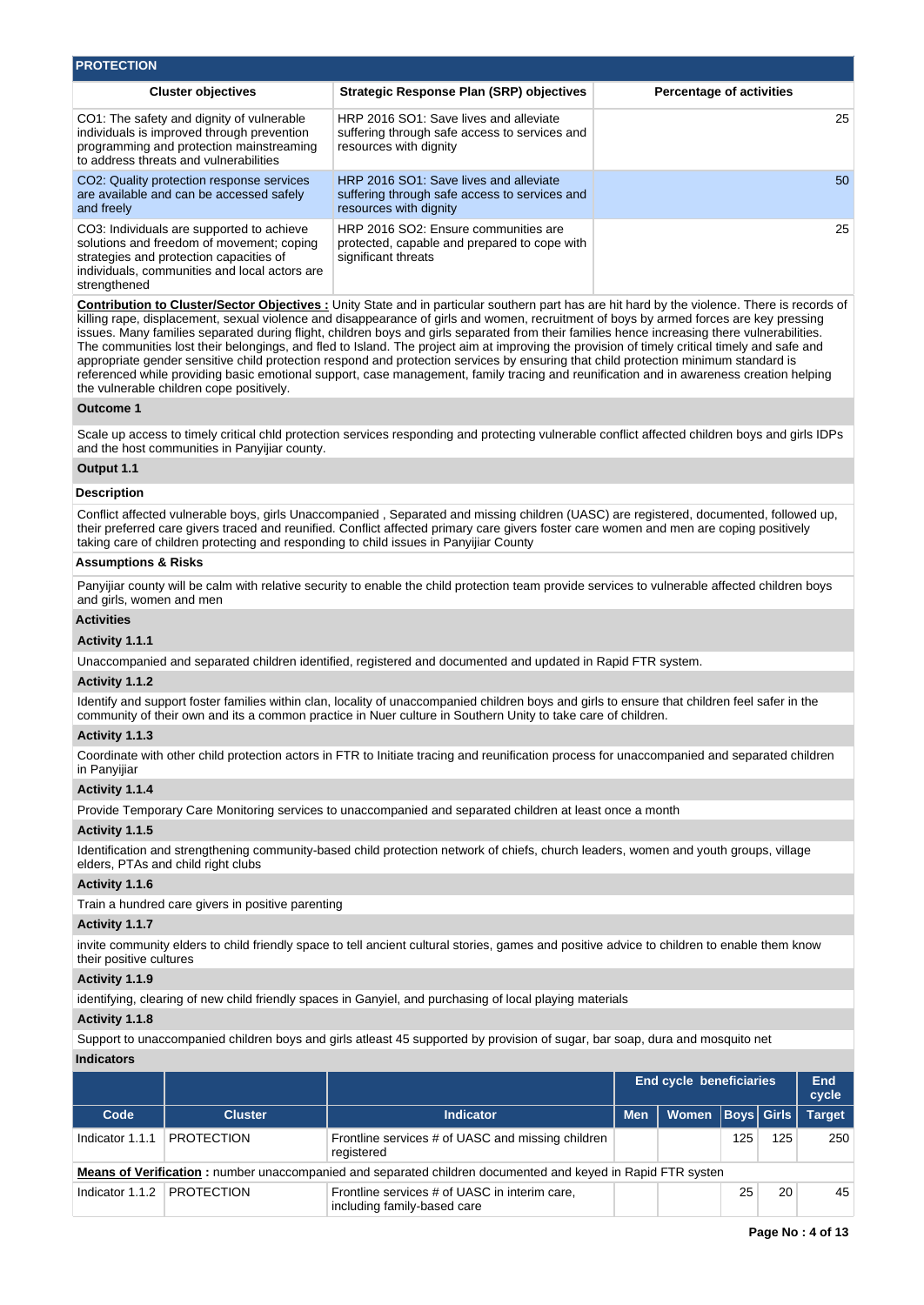|                                | <b>Means of Verification:</b> reports from the field, FTR system reports |                                                                                                                                                                                                                                                                |    |    |     |     |     |
|--------------------------------|--------------------------------------------------------------------------|----------------------------------------------------------------------------------------------------------------------------------------------------------------------------------------------------------------------------------------------------------------|----|----|-----|-----|-----|
| Indicator 1.1.3                | <b>PROTECTION</b>                                                        | Frontline services # of UASC and missing children<br>for whom active family-tracing is initiated                                                                                                                                                               |    |    | 125 | 125 | 250 |
|                                | <b>Means of Verification:</b> Field report                               |                                                                                                                                                                                                                                                                |    |    |     |     |     |
| Indicator 1.1.4                | <b>PROTECTION</b>                                                        | Frontline services # of UASC cases who receive<br>follow-up visits                                                                                                                                                                                             |    |    | 125 | 125 | 250 |
|                                |                                                                          | Means of Verification: number of temporary care monitoring forms keyed in Rapid FTR system                                                                                                                                                                     |    |    |     |     |     |
| Indicator 1.1.5                | <b>PROTECTION</b>                                                        | Frontline services # of caregivers reached through<br>non-community-based PSS                                                                                                                                                                                  | 50 | 50 |     |     | 100 |
|                                | <b>Means of Verification:</b> meeting attendance list                    |                                                                                                                                                                                                                                                                |    |    |     |     |     |
| Indicator 1.1.6                | <b>PROTECTION</b>                                                        | Frontline services # of UASC reunited with their<br>parents or primary caregivers, or placed in<br>alternative care                                                                                                                                            |    |    | 125 | 125 | 250 |
|                                |                                                                          | Means of Verification: RapidFTR report from Save the Children. Report from the field where spontaneous reunification is done                                                                                                                                   |    |    |     |     |     |
| Output 1.2                     |                                                                          |                                                                                                                                                                                                                                                                |    |    |     |     |     |
| <b>Description</b>             |                                                                          |                                                                                                                                                                                                                                                                |    |    |     |     |     |
|                                |                                                                          | Community members and families are supporting vulnerable conflict affected children boys and girls and protecting them against child<br>abuse, neglect, recruitment and separation. creating awareness against recruitment and use of children in armed forces |    |    |     |     |     |
| <b>Assumptions &amp; Risks</b> |                                                                          |                                                                                                                                                                                                                                                                |    |    |     |     |     |
|                                |                                                                          | Community willingness to protect vulnerable conflict affected children boys and girls                                                                                                                                                                          |    |    |     |     |     |
| <b>Activities</b>              |                                                                          |                                                                                                                                                                                                                                                                |    |    |     |     |     |
| Activity 1.2.4                 |                                                                          |                                                                                                                                                                                                                                                                |    |    |     |     |     |
|                                |                                                                          | visibility in the community - 100 T-shirts for CP staff (case workers, PSS facilitators, officers). 3 banners to be positioned at the CFS                                                                                                                      |    |    |     |     |     |
| Activity 1.2.5                 |                                                                          |                                                                                                                                                                                                                                                                |    |    |     |     |     |
| child mariages in Panyijiar    |                                                                          | Community awareness campaign on child protection issues, responding to and protecting children against neglect, abuse, exploitation and                                                                                                                        |    |    |     |     |     |
| Activity 1.2.1                 |                                                                          |                                                                                                                                                                                                                                                                |    |    |     |     |     |
|                                |                                                                          | Train community based child protection networks, to fully support and protection vulnerable children boys and girls                                                                                                                                            |    |    |     |     |     |
| Activity 1.2.2                 |                                                                          |                                                                                                                                                                                                                                                                |    |    |     |     |     |
|                                |                                                                          | Carry out community based protection including mine risk awareness campaign in churches, community meeting.                                                                                                                                                    |    |    |     |     |     |

Carry out community based protection including mine risk awareness campaign in churches, community meeting.

# **Activity 1.2.3**

Train and support caregivers in psychosocal support to be able to support unaccompanied children boys and girls under their care **Indicators**

|                                                                             |                                                                  |                                                                                   |            | <b>End cycle beneficiaries</b> | End<br>cycle      |               |
|-----------------------------------------------------------------------------|------------------------------------------------------------------|-----------------------------------------------------------------------------------|------------|--------------------------------|-------------------|---------------|
| Code                                                                        | <b>Cluster</b>                                                   | <b>Indicator</b>                                                                  | <b>Men</b> | Women                          | <b>Boys Girls</b> | <b>Target</b> |
| Indicator 1.2.1                                                             | <b>PROTECTION</b>                                                | Frontline services # of adult caregivers reached<br>with capacity-building on PSS | 50         | 50                             |                   | 100           |
|                                                                             | <b>Means of Verification:</b> pictures during awareness campaing |                                                                                   |            |                                |                   |               |
| Indicator 1.2.2                                                             | <b>PROTECTION</b>                                                | Frontline services # of caregivers reached through<br>non-community-based PSS     |            | 50                             |                   | 100           |
| $\mathbf{A}$ , and a set $\mathbf{A}$ , and $\mathbf{B}$ , and $\mathbf{A}$ |                                                                  |                                                                                   |            |                                |                   |               |

### **Means of Verification :**

**Output 1.3**

# **Description**

Conflict affected distressed child boys and girls received psycho-social support are coping positively through organized and structured age and gender activities at the child friendly spaces, and through community based psycho social support, children identified with need refereed to other actor for specific attention and followed up monitoring their response.

# **Assumptions & Risks**

community leaders will be able to allocate space for child friendly space without asking UNIDO to purchase the land

#### **Activities**

# **Activity 1.3.1**

structured activities according to age and gender activities by the child protection officers enabling each child to play and interact at the child friendly space

### **Activity 1.3.2**

Train 150 adults in providing psycho-social support and PFA to assis the conflict affected children boys and girls.

# **Indicators**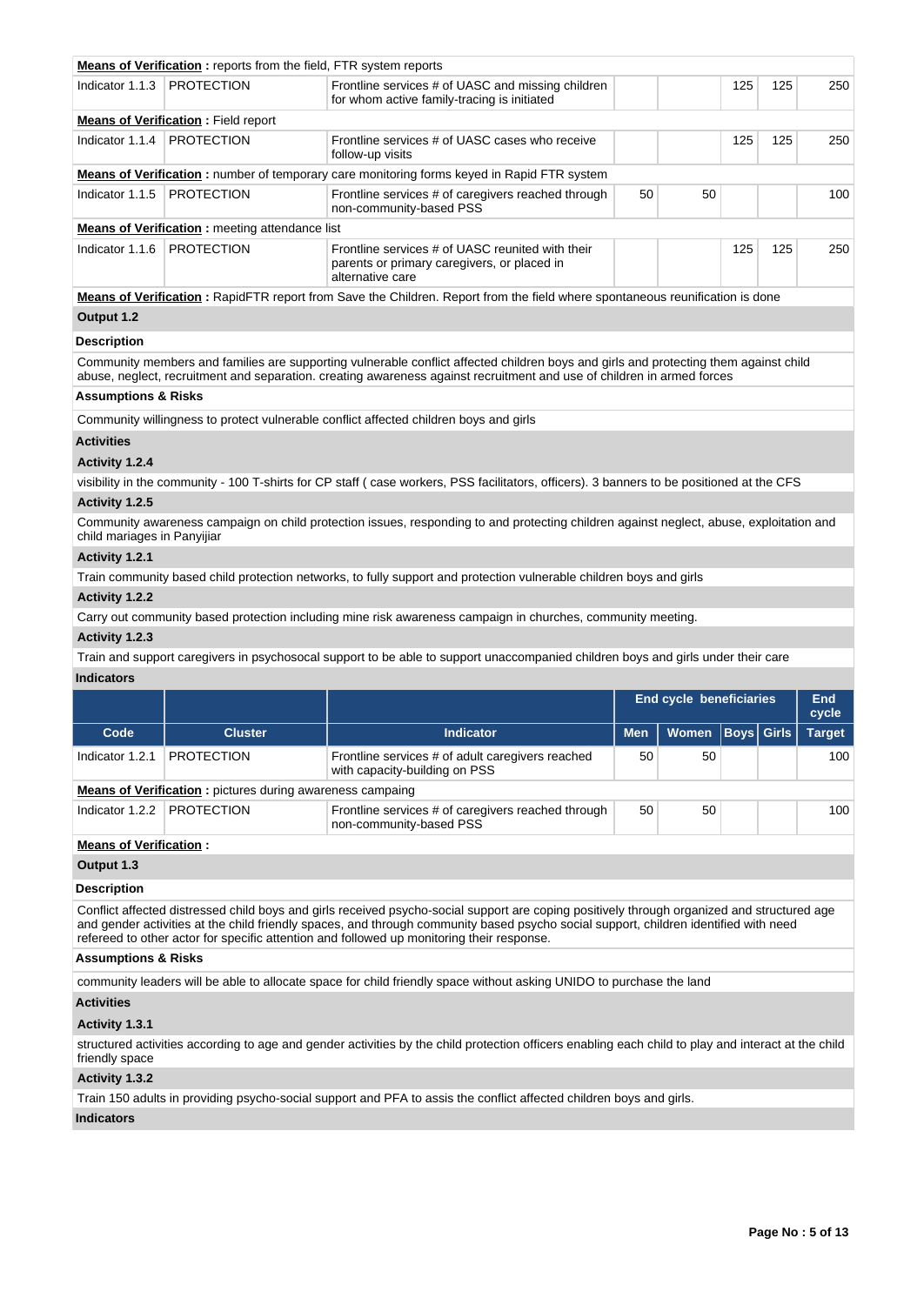|                                |                                                                             |                                                                                                                                                   |            | <b>End cycle beneficiaries</b> |             |              | <b>End</b><br>cycle |           |       |
|--------------------------------|-----------------------------------------------------------------------------|---------------------------------------------------------------------------------------------------------------------------------------------------|------------|--------------------------------|-------------|--------------|---------------------|-----------|-------|
| Code                           | <b>Cluster</b>                                                              | <b>Indicator</b>                                                                                                                                  | <b>Men</b> | Women                          | <b>Boys</b> | <b>Girls</b> | <b>Target</b>       |           |       |
| Indicator 1.3.1                | <b>PROTECTION</b>                                                           | Frontline services # of children reached through<br>non-community-based PSS                                                                       |            |                                | 2,30<br>0   | 2,30<br>0    | 4,600               |           |       |
| <b>Means of Verification:</b>  |                                                                             |                                                                                                                                                   |            |                                |             |              |                     |           |       |
| Indicator 1.3.2                | <b>PROTECTION</b>                                                           | Frontline services # of children reached with<br>community-based PSS                                                                              |            | 1,75<br>5                      |             |              |                     | 1,75<br>0 | 3,505 |
|                                | <b>Means of Verification:</b> reports from the field                        |                                                                                                                                                   |            |                                |             |              |                     |           |       |
| Indicator 1.3.3                | <b>PROTECTION</b>                                                           | Frontline services # of community members (other<br>than caregivers) reached with capacity-building on<br><b>PSS</b>                              | 75         | 75                             | 0           | 0            | 150                 |           |       |
| <b>Means of Verification:</b>  |                                                                             |                                                                                                                                                   |            |                                |             |              |                     |           |       |
| <b>Outcome 2</b>               |                                                                             |                                                                                                                                                   |            |                                |             |              |                     |           |       |
|                                |                                                                             | Enhance monitoring, reporting and response mechanisms in the communities                                                                          |            |                                |             |              |                     |           |       |
| Output 2.1                     |                                                                             |                                                                                                                                                   |            |                                |             |              |                     |           |       |
| <b>Description</b>             |                                                                             |                                                                                                                                                   |            |                                |             |              |                     |           |       |
|                                | and meeting monthly as stipulated                                           | Reporting structures such as monthly feedback forum meetings with beneficiaries, other actors, focused group discussions are strengthened         |            |                                |             |              |                     |           |       |
| <b>Assumptions &amp; Risks</b> |                                                                             |                                                                                                                                                   |            |                                |             |              |                     |           |       |
|                                | Islands carry out the activities and monitor as well                        | Beneficiaries and other actors will be willing to attend the meeting regularly, and the security will prevail to enable free movement of staff to |            |                                |             |              |                     |           |       |
| <b>Activities</b>              |                                                                             |                                                                                                                                                   |            |                                |             |              |                     |           |       |
| Activity 2.1.1                 |                                                                             |                                                                                                                                                   |            |                                |             |              |                     |           |       |
|                                | strategies to protect vulnerable children boys and girls in the communities | Hold meetings with stakeholders in protection, community leaders to come up with best way to identify child protection needs, mitigation          |            |                                |             |              |                     |           |       |
| Activity 2.1.2                 |                                                                             |                                                                                                                                                   |            |                                |             |              |                     |           |       |
|                                |                                                                             | monitoring visits to Islands - Kok, Mer one and two to assess the need of children on Island                                                      |            |                                |             |              |                     |           |       |
| <b>Indicators</b>              |                                                                             |                                                                                                                                                   |            |                                |             |              |                     |           |       |
|                                |                                                                             |                                                                                                                                                   |            | <b>End cycle beneficiaries</b> |             |              | End<br>cycle        |           |       |
| Code                           | <b>Cluster</b>                                                              | <b>Indicator</b>                                                                                                                                  | <b>Men</b> | Women                          | <b>Boys</b> | <b>Girls</b> | <b>Target</b>       |           |       |
| Indicator 2.1.1                | <b>PROTECTION</b>                                                           | Frontline services # of protection monitoring visits<br>or safety audits in the targeted locations                                                |            |                                |             |              | 4                   |           |       |
|                                | Means of Verification: meeting reports from the field.                      |                                                                                                                                                   |            |                                |             |              |                     |           |       |
| Indicator 2.1.2                | <b>PROTECTION</b>                                                           | Frontline services # of protection monitoring visits<br>or safety audits in the targeted locations                                                |            |                                |             |              | $\overline{4}$      |           |       |
|                                | <b>Means of Verification:</b> number visits made to the islands             |                                                                                                                                                   |            |                                |             |              |                     |           |       |
| <b>Additional Targets:</b>     |                                                                             |                                                                                                                                                   |            |                                |             |              |                     |           |       |

# **M & R**

### **Monitoring & Reporting plan**

UNIDO shall monitor the project supervised by the Child project Manager; Child project officers, case workers and Psycho social support facilitators on ground will directly carry out the activities which include identifying separated and unaccompanied children, documenting in Rapid FTR system under the management of Save the Child International. . This will be technically supported by the Programme Monitoring & Evaluation Manager who will support field teams to establish a detailed monitoring plan which will be used to guide teams in collecting appropriate and timely data. Monitoring tools (indicator tracking template) will include the Departmental Questionnaires, CHF reporting tool, Child Protection cluster tools which have just been designed, Programme Tally sheets, and Pictorial evidence especially during HF visits, we will also use Focssed Group Discussions, monthly feedback meetings with the child protection volunteers/Case Workers, beneficiaries and the local Authority to collect views on how the project is impacting on their lives. The above mentioned tools will be used during the implementation cycle which will be part of the monitoring components throughout the life cycle of the program. The tools will allow routine Child protection monitoring data to be collected and analyzed in one place and allow for easy dis aggregation across time and geographic location. There will also be quarterly joint supervisory visits together with the County local authority, CHF M&E officer using standard monitoring tools. The databases and additional monitoring tools such as supervisory checklists, staff appraisals, training reports and post-distribution monitoring reports will feed into an Indicator Performance Tracking Table (IPTT).The IPTT will allow the program to track progress towards results and indicators on a monthly basis throughout the project period. Internal monthly and quarterly reports will provide information to management on the progress of activities and the impact they are having on the communities. Donor reports will also be submitted as per the time line. Activities will be continuously monitored by the project team and will be formally monitored on a routine basis by the Child Protection Manager supported by the Monitoring and Evaluation Manager. UNIDO and its stakeholders and actors will entirely take up the role and responsibilities for collecting, recording, reporting, and using information as M&E is a collective duty.

#### **Workplan**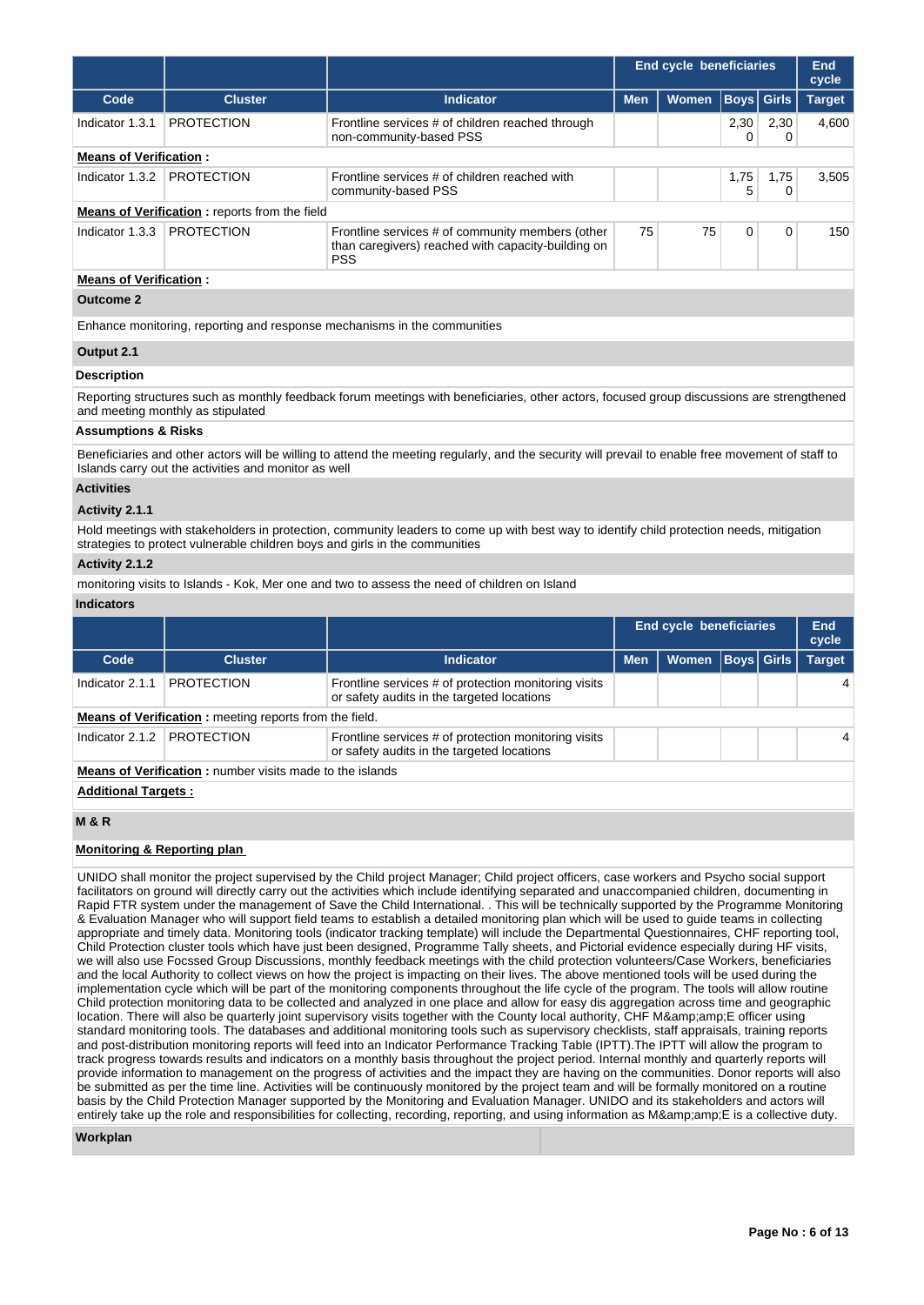| <b>Activitydescription</b>                                                                                                                                                                                                                       | Year         | 1       | $\overline{2}$ | 3 | 5 | 6 | 7 | 8 | 9  |              | 10 11 12     |              |
|--------------------------------------------------------------------------------------------------------------------------------------------------------------------------------------------------------------------------------------------------|--------------|---------|----------------|---|---|---|---|---|----|--------------|--------------|--------------|
| Activity 1.1.1: Unaccompanied and separated children identified, registered and<br>documented and updated in Rapid FTR system.                                                                                                                   | 2016         |         |                |   |   |   |   |   | X. | X.           | $X$ $X$      |              |
|                                                                                                                                                                                                                                                  | 2017         | X       | $\mathsf{X}$   |   |   |   |   |   |    |              |              |              |
| Activity 1.1.2: Identify and support foster families within clan, locality of<br>unaccompanied children boys and girls to ensure that children feel safer in the<br>community of their own and its a common practice in Nuer culture in Southern | 2016<br>2017 |         |                |   |   |   |   |   | X  | X.           | ΙX.          | $\mathsf{X}$ |
| Unity to take care of children.                                                                                                                                                                                                                  |              | X       | X              |   |   |   |   |   |    |              |              |              |
| Activity 1.1.3: Coordinate with other child protection actors in FTR to Initiate tracing<br>and reunification process for unaccompanied and separated children in Panyijiar                                                                      | 2016<br>2017 | X       | ΙX             |   |   |   |   |   | X  | X            | X            | $\mathsf{X}$ |
|                                                                                                                                                                                                                                                  |              |         |                |   |   |   |   |   |    | X.           | $\mathsf{X}$ | $\mathsf{X}$ |
| Activity 1.1.4: Provide Temporary Care Monitoring services to unaccompanied and<br>separated children at least once a month                                                                                                                      | 2016<br>2017 | X.      | $\mathsf{X}$   |   |   |   |   |   | X  |              |              |              |
|                                                                                                                                                                                                                                                  |              |         |                |   |   |   |   |   |    |              |              |              |
| Activity 1.1.5: Identification and strengthening community-based child protection<br>network of chiefs, church leaders, women and youth groups, village elders, PTAs<br>and child right clubs                                                    | 2016<br>2017 | X       | X              |   |   |   |   |   |    | X            | $\mathsf{X}$ | $\mathsf{X}$ |
| Activity 1.1.6: Train a hundred care givers in positive parenting                                                                                                                                                                                |              |         |                |   |   |   |   |   |    | X.           | $\mathsf{X}$ | ΙX.          |
|                                                                                                                                                                                                                                                  | 2016<br>2017 |         |                |   |   |   |   |   |    |              |              |              |
|                                                                                                                                                                                                                                                  |              | X       |                |   |   |   |   |   |    |              |              |              |
| Activity 1.1.7: invite community elders to child friendly space to tell ancient cultural<br>stories, games and positive advice to children to enable them know their positive                                                                    | 2016         |         |                |   |   |   |   |   | X  | $\mathsf{X}$ | $\mathsf{X}$ | $\mathsf{X}$ |
| cultures                                                                                                                                                                                                                                         | 2017         | X.      | $\mathsf{X}$   |   |   |   |   |   |    |              |              |              |
| Activity 1.1.8: Support to unaccompanied children boys and girls atleast 45<br>supported by provision of sugar, bar soap, dura and mosquito net                                                                                                  |              |         |                |   |   |   |   |   | X  | <b>X</b>     | $\mathsf{X}$ | $\mathsf{X}$ |
|                                                                                                                                                                                                                                                  |              | X.      | $\mathsf{X}$   |   |   |   |   |   |    |              |              |              |
| Activity 1.1.9: identifying, clearing of new child friendly spaces in Ganyiel, and<br>purchasing of local playing materials                                                                                                                      |              |         |                |   |   |   |   |   | X  | $\mathsf{X}$ | $\mathsf{X}$ |              |
|                                                                                                                                                                                                                                                  | 2017         |         |                |   |   |   |   |   |    |              |              |              |
| Activity 1.2.1: Train community based child protection networks, to fully support<br>and protection vulnerable children boys and girls                                                                                                           | 2016         |         |                |   |   |   |   |   |    |              | X            | $\mathsf{X}$ |
|                                                                                                                                                                                                                                                  | 2017         |         |                |   |   |   |   |   |    |              |              |              |
| Activity 1.2.2: Carry out community based protection including mine risk awareness                                                                                                                                                               | 2016         |         |                |   |   |   |   |   |    | X            | X            | $\mathsf{X}$ |
| campaign in churches, community meeting.                                                                                                                                                                                                         | 2017         | X.      | $\mathsf{X}$   |   |   |   |   |   |    |              |              |              |
| Activity 1.2.3: Train and support caregivers in psychosocal support to be able to<br>support unaccompanied children boys and girls under their care                                                                                              | 2016         |         |                |   |   |   |   |   |    |              | X            | $\mathsf{X}$ |
|                                                                                                                                                                                                                                                  | 2017         | $X$ $X$ |                |   |   |   |   |   |    |              |              |              |
| Activity 1.2.4: visibility in the community - 100 T-shirts for CP staff (case workers,<br>PSS facilitators, officers). 3 banners to be positioned at the CFS                                                                                     | 2016         |         |                |   |   |   |   |   | X  | X            |              |              |
|                                                                                                                                                                                                                                                  | 2017         |         |                |   |   |   |   |   |    |              |              |              |
| Activity 1.2.5: Community awareness campaign on child protection issues,                                                                                                                                                                         | 2016         |         |                |   |   |   |   |   | X  | X.           | X            | $\mathsf{X}$ |
| responding to and protecting children against neglect, abuse, exploitation and child<br>mariages in Panyijiar                                                                                                                                    | 2017         | X       | ΙX             |   |   |   |   |   |    |              |              |              |
| Activity 1.3.1: structured activities according to age and gender activities by the<br>child protection officers enabling each child to play and interact at the child friendly                                                                  | 2016         |         |                |   |   |   |   |   | X  | $\mathsf{X}$ | $\mathsf{X}$ | $\mathsf{X}$ |
| space                                                                                                                                                                                                                                            | 2017         | X       | $\mathsf{X}$   |   |   |   |   |   |    |              |              |              |
| Activity 1.3.2: Train 150 adults in providing psycho-social support and PFA to assis                                                                                                                                                             | 2016         |         |                |   |   |   |   |   |    | X.           | $\mathsf{X}$ | $\mathsf{X}$ |
| the conflict affected children boys and girls.                                                                                                                                                                                                   | 2017         | X       | $\mathsf{X}$   |   |   |   |   |   |    |              |              |              |
| Activity 2.1.1: Hold meetings with stakeholders in protection, community leaders to                                                                                                                                                              | 2016         |         |                |   |   |   |   |   |    | X            | X            | $\mathsf{X}$ |
| come up with best way to identify child protection needs, mitigation strategies to<br>protect vulnerable children boys and girls in the communities                                                                                              | 2017         | X       | X              |   |   |   |   |   |    |              |              |              |
| Activity 2.1.2: monitoring visits to Islands - Kok, Mer one and two to assess the                                                                                                                                                                | 2016         |         |                |   |   |   |   |   |    | X.           |              |              |
| need of children on Island                                                                                                                                                                                                                       | 2017         |         | X              |   |   |   |   |   |    |              |              |              |
| OTHER INFO                                                                                                                                                                                                                                       |              |         |                |   |   |   |   |   |    |              |              |              |
| <b>Accountability to Affected Populations</b>                                                                                                                                                                                                    |              |         |                |   |   |   |   |   |    |              |              |              |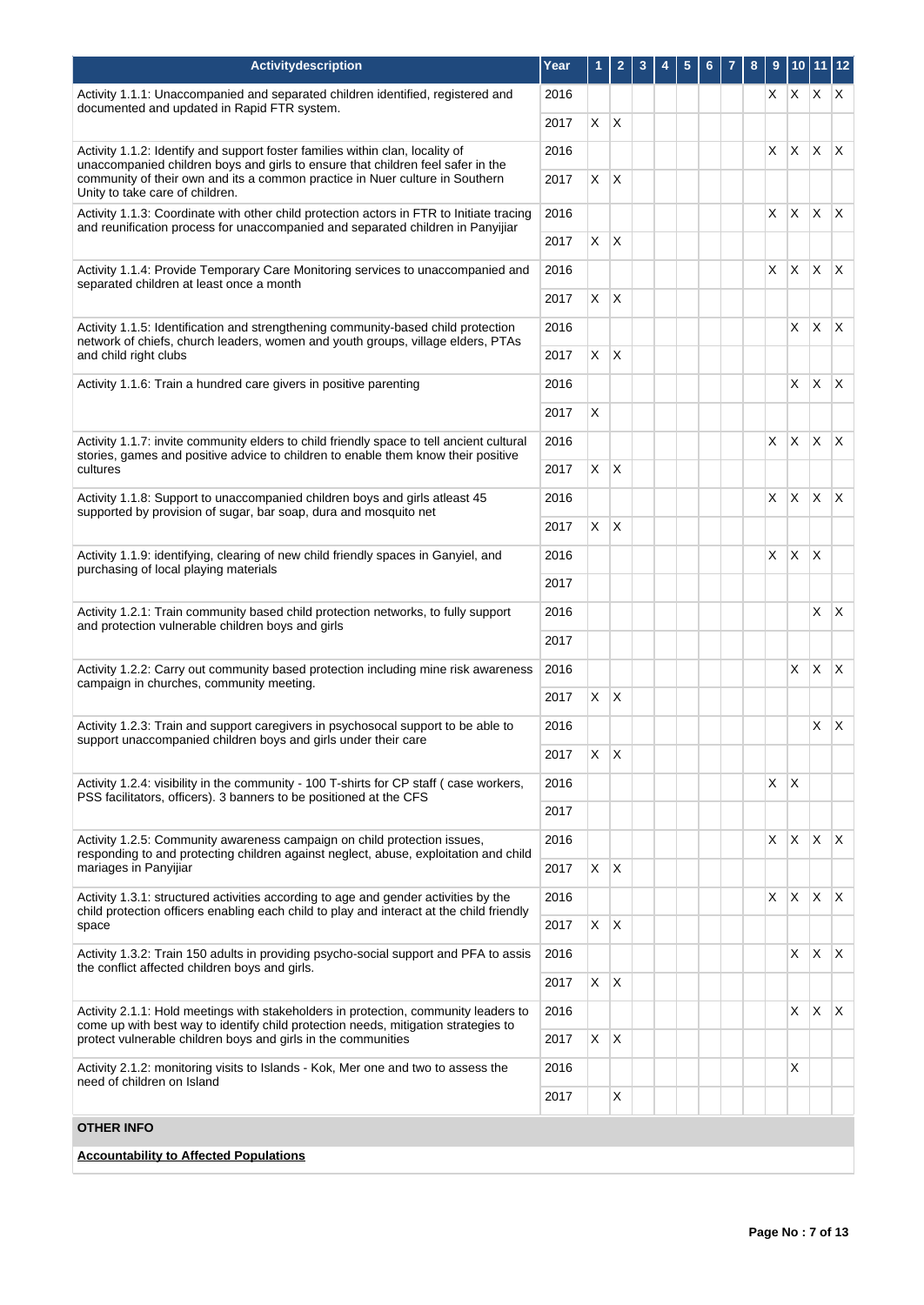UNIDO's one of its core values is Accountability, thus UNIDO Look forward to being accountable to its beneficiaries, children boys and girls, men and women who are vulnerable as a result of the on-going conflict and aims at providing life serving services. UNIDO places the responsibility at the core of its humanitarian policy. UNIDO is actively commitment as an organization to use power responsibly by taking account of, giving account to and being held to account by the people it serves.

UNIDO will increasing support to Panyijiar County beneficiaries' participation and feedback in program design, delivery and lesson learning. The project will increase the participation of communities giving equal opportunities to boys, girls, wome amd men in Panyijiar to shape their own recovery. UNIDO will endeavor to b deliver against its commitments to stakeholders, including the people UNIDO serves. UNIDO will ensure effective and accessible information sharing and communication channels by sharing information timely. This will put Panyijiar community in a position to understand and shape decisions that impact their lives.

UNIDO will use FGDs using focus groups as a method of participation that gives a voice air their concerns and brainstorm on the effectively way to approach in problem solving. Through community structures monthly meeting, feedback from the community will be received and comments put in consideration for the betterment of the affected groups, boys, girls, women and men

#### **Implementation Plan**

In order to provide integrated child protection services to conflict affected children boys and girls in Panyijiar count. UNIDO will work in collaboration with community structures, other actors IRC, Mercy Corp, Sign of Hope, Assistance Mission for Africa, Germany Agro-Aacton, IBSS, Darnish Demining Group, Winrock, WFP to develop referral pathway to ensure timely services to child survivors. Child protection cases workers, officers and PSS facilitators will identify cases and provide cases management services, referral to mentioned actors will be done according to assessed needs of individual cases for specific attention.

UNIDO having worked in child protection for three years has acquired the expertise and trained staff in readiness to carry out child protection guidelines in South Sudan which will be more participatory at community level implemented. The project will be directly implemented by UNIDO child protection personnel in close collaboration with the local authority, other IPs and stakeholders. UNIDO has a clear definition of management responsibilities, clear arrangements for coordination of implementation across different department finance inclusive. Monthly project implementation reports in line with project targets, the state of financial resources, and summary of expenditures, shall be compiled. This will result to monthly & quarterly programmatic and financial reports detailing progress made in accordance with the project activity implementation requirements by the donor. UNIDO child protection manager and finance manager will ensure that all necessary reports are prepared, compiled and submitted at the end of each month and quarter. Various tools e.g. observation, review of documentation, key informants techniques will be used to capture and document the project performance. Project stakeholders and beneficiaries feedback will play a vital role in assessing the extent of project success and on the same line, indicate on the proper implementation techniques

### **Coordination with other Organizations in project area**

| Name of the organization                                                                                  | Areas/activities of collaboration and rationale |  |  |  |  |  |
|-----------------------------------------------------------------------------------------------------------|-------------------------------------------------|--|--|--|--|--|
| <b>IRC</b>                                                                                                | <b>Health services</b>                          |  |  |  |  |  |
| Assistance Mission for Africa (AMA)                                                                       | Psychosocial support to GBV survivors           |  |  |  |  |  |
| Danish Demining Group                                                                                     | Mine Action                                     |  |  |  |  |  |
| <b>WFP</b><br>Food distribution                                                                           |                                                 |  |  |  |  |  |
| Mercy Corp                                                                                                | Education                                       |  |  |  |  |  |
| <b>IBIS</b>                                                                                               | <b>Adult Education</b>                          |  |  |  |  |  |
| Winrock                                                                                                   | Education                                       |  |  |  |  |  |
| Sign of Hope                                                                                              | Health                                          |  |  |  |  |  |
| <b>Environment Marker Of The Project</b>                                                                  |                                                 |  |  |  |  |  |
| B+: Medium environmental impact with mitigation (sector guidance)                                         |                                                 |  |  |  |  |  |
| <b>Gender Marker Of The Project</b>                                                                       |                                                 |  |  |  |  |  |
| 2b-The principal purpose of the project is to advance gender equality                                     |                                                 |  |  |  |  |  |
| <b>Justify Chosen Gender Marker Code</b>                                                                  |                                                 |  |  |  |  |  |
| The project endevour to provide service to boys, girls, men and women according to their different needs. |                                                 |  |  |  |  |  |

# **Protection Mainstreaming**

Natural and man-made emergencies affect negatively boys, girls women and men differently; each is susceptible to different risks and each is victimized in different ways. UNIDO has given priority to the safety and dignity of beneficiaries and considered the principles of Do No Harm in the proposed project. Child protection department will work in coordination with other UNIDO Departments as we seek to understand these differences and ensure that the project assists the most vulnerable boys and girls in Panyijiar without putting anyone at increased risk. Building a protective environment for Boys, Girls, Men and Women involves understanding the distinct nature and the extent of violence, exploitation and abuse that girls, boys, Men and Women experience. It also involves ensuring that all response activities take into account the different needs, concerns and capacities of girls and boys.

UNIDO will in Collaboration with its other departments to promote activities that gear towards protection mainstreaming which include and not limited to ;Addressing harmful attitudes, customs and practices ,Encouraging open discussion on child protection issues in the community and broader society, Develop children's life skills, knowledge and participation; Implementing ongoing and effective monitoring, reporting and oversight among others. Children in emergencies may be at particular risk of violence, recruitment, exploitation and abuse given their level of dependence, their limited ability to protect themselves and their limited and relative power and participation in decisionmaking processes. Because they have had relatively little experience of life, children are more easily exploited, tricked or coerced than adults. UNIDO through this project will analyze and take into consideration the needs, priorities and capacities of both the female and male population which are far more likely to improve the lives and dignity of those affected by conflict or disaster

### **Country Specific Information**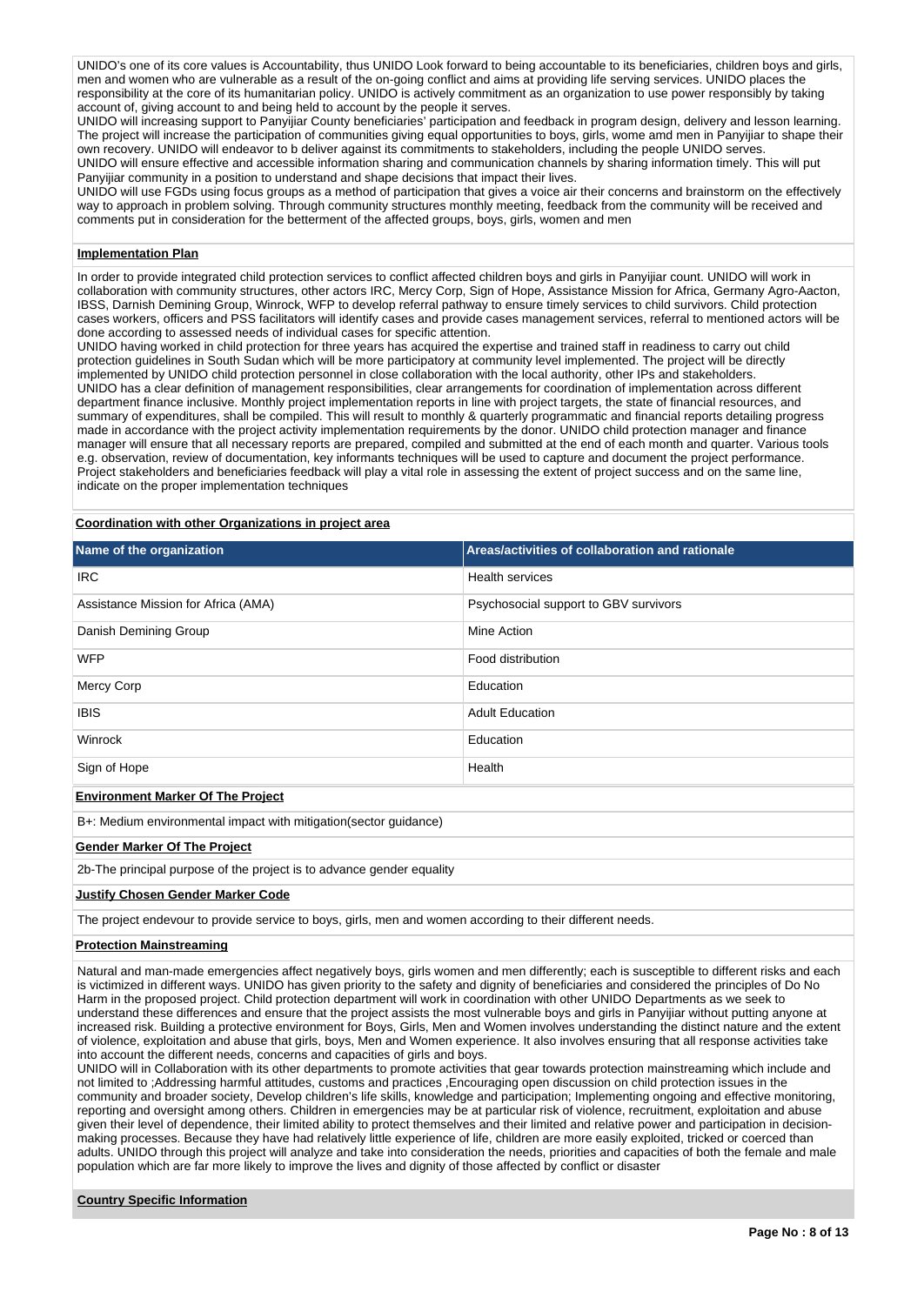## **Safety and Security**

UNITY state is one of the 3 conflict affected states in South Sudan with sporadic attacks and fighting. The beneficiaries here have recently experienced dire humanitarian need for assistance across board especially after the recent July 2016 attack. UNIDO having been operational in Panyijiar – Greater Nyal some time now with diverse thematic areas and as a result understands and is well conversant with the community's needs and measures to take to ensure the safety of the Internally Displaced Persons and host community. With the main challenge of insecurity, UNIDO staff are dedicated to serve the affected communities in Nyal. In case there is need for evacuations (especially for international staff) are planned on need basis by UNIDO through the logistics department in coordination with other IPs in the Area of Operation.

# **Access**

Panyijiar County is accessible by air and UNHASS is scheduled to go to Panyijiar once a week on every Wednesday. Its also access by river from Juba via Bor and also from Malakal, though river transports is dangerous and hence not advisable to use.

# **BUDGET**

| Code | <b>Budget Line Description</b>                                                                                                                                                                                                                                         |   | D / S Quantity | Unit<br>cost          | <b>Duration</b><br><b>Recurran</b><br>ce | $\%$<br>charged<br>to CHF | <b>Total Cost</b> |
|------|------------------------------------------------------------------------------------------------------------------------------------------------------------------------------------------------------------------------------------------------------------------------|---|----------------|-----------------------|------------------------------------------|---------------------------|-------------------|
|      | <b>Staff and Other Personnel Costs</b>                                                                                                                                                                                                                                 |   |                |                       |                                          |                           |                   |
| 1.1  | <b>Protection Project Manager</b>                                                                                                                                                                                                                                      | D | 1 <sup>1</sup> | 4,000<br>.00          | 6                                        | 25.00                     | 6,000.00          |
|      | Project manager is responsible for overall project implementation LOE is 100% at the rate of 3500 * 6 months =14000                                                                                                                                                    |   |                |                       |                                          |                           |                   |
| 1.2  | <b>FTR Officer</b>                                                                                                                                                                                                                                                     | D |                | $1 \mid 1,000$<br>.00 | 6                                        | 100.00                    | 6.000.00          |
|      | Officers involved in direct project implementation on ground LOE 100% at a monthly rate of 1400* 6 months                                                                                                                                                              |   |                |                       |                                          |                           |                   |
| 1.3  | <b>PSS Officer</b>                                                                                                                                                                                                                                                     | D |                | $1 \mid 1,000$<br>.00 | 6                                        | 100.00                    | 6,000.00          |
|      | Officers involved in direct project implementation on ground LOE 100% at a monthly rate of 1400* 6 months                                                                                                                                                              |   |                |                       |                                          |                           |                   |
| 1.4  | Finance Manager                                                                                                                                                                                                                                                        | S |                | 1 7,396<br>.00        | 6                                        | 5.00                      | 2,218.80          |
|      | Staff responsible for funds utilisation and financial reporting 100% LOE 10%*3000*6 months                                                                                                                                                                             |   |                |                       |                                          |                           |                   |
| 1.5  | <b>Executive Director</b>                                                                                                                                                                                                                                              | S |                | $1 \mid 7,818$<br>.00 | 6                                        | 5.00                      | 2.345.40          |
|      | Staff responsible for project implementation and fund accountability LOE 5%*7818*6 months                                                                                                                                                                              |   |                |                       |                                          |                           |                   |
| 1.6  | NSIF 17% employers contribution                                                                                                                                                                                                                                        | S |                | 1 470.7<br>$\Omega$   | 6                                        | 100.00                    | 2,824.20          |
|      | Total cost is 22564<br>usd * 17%                                                                                                                                                                                                                                       |   |                |                       |                                          |                           |                   |
|      | <b>Section Total</b>                                                                                                                                                                                                                                                   |   |                |                       |                                          |                           | 25,388.40         |
|      | <b>Supplies, Commodities, Materials</b>                                                                                                                                                                                                                                |   |                |                       |                                          |                           |                   |
| 2.1  | Unaccompanied and separated children identified, registered<br>and documented and updated in Rapid FTR system.                                                                                                                                                         | D | 1 <sup>1</sup> | 600.0<br>0            | 6                                        | 100.00                    | 3,600.00          |
|      | 600usd per month for 6 months for movement during identification                                                                                                                                                                                                       |   |                |                       |                                          |                           |                   |
| 2.2  | Identify and support foster families within clan, locality of<br>unaccompanied children boys and girls to ensure that children<br>feel safer in the community of their own and its a common<br>practice in Nuer culture in Southern Unity to take care of<br>children. | D | $\mathbf{1}$   | 200.0<br>0            | 6                                        | 100.00                    | 1,200.00          |
|      | 200usd per month for 6 months for supporting the families with food items                                                                                                                                                                                              |   |                |                       |                                          |                           |                   |
| 2.3  | Coordinate with other child protection actors in FTR to Initiate<br>tracing and reunification process for unaccompanied and<br>separated children in Panyijiar                                                                                                         | D | 1              | 1,500<br>.00          | 6                                        | 100.00                    | 9,000.00          |
|      | 1500usd per month for coordination purposes and per diem for staff accompanying the reunified children                                                                                                                                                                 |   |                |                       |                                          |                           |                   |
| 2.4  | Through child friendly space / community based friendly<br>spaces, organized age, sex appropriate structure creative<br>activities and games to address the psychological distress in<br>conflict affected children.                                                   | D |                | $1 \mid 300.0$<br>0   | 6                                        | 100.00                    | 1,800.00          |
|      | Estimated cost of 300 usd p.m for 6 months                                                                                                                                                                                                                             |   |                |                       |                                          |                           |                   |
| 2.5  | Provide Temporary Care Monitoring services to<br>unaccompanied and separated children at least once a month                                                                                                                                                            | D | 1 <sup>1</sup> | 500.0<br>0            | 6                                        | 100.00                    | 3,000.00          |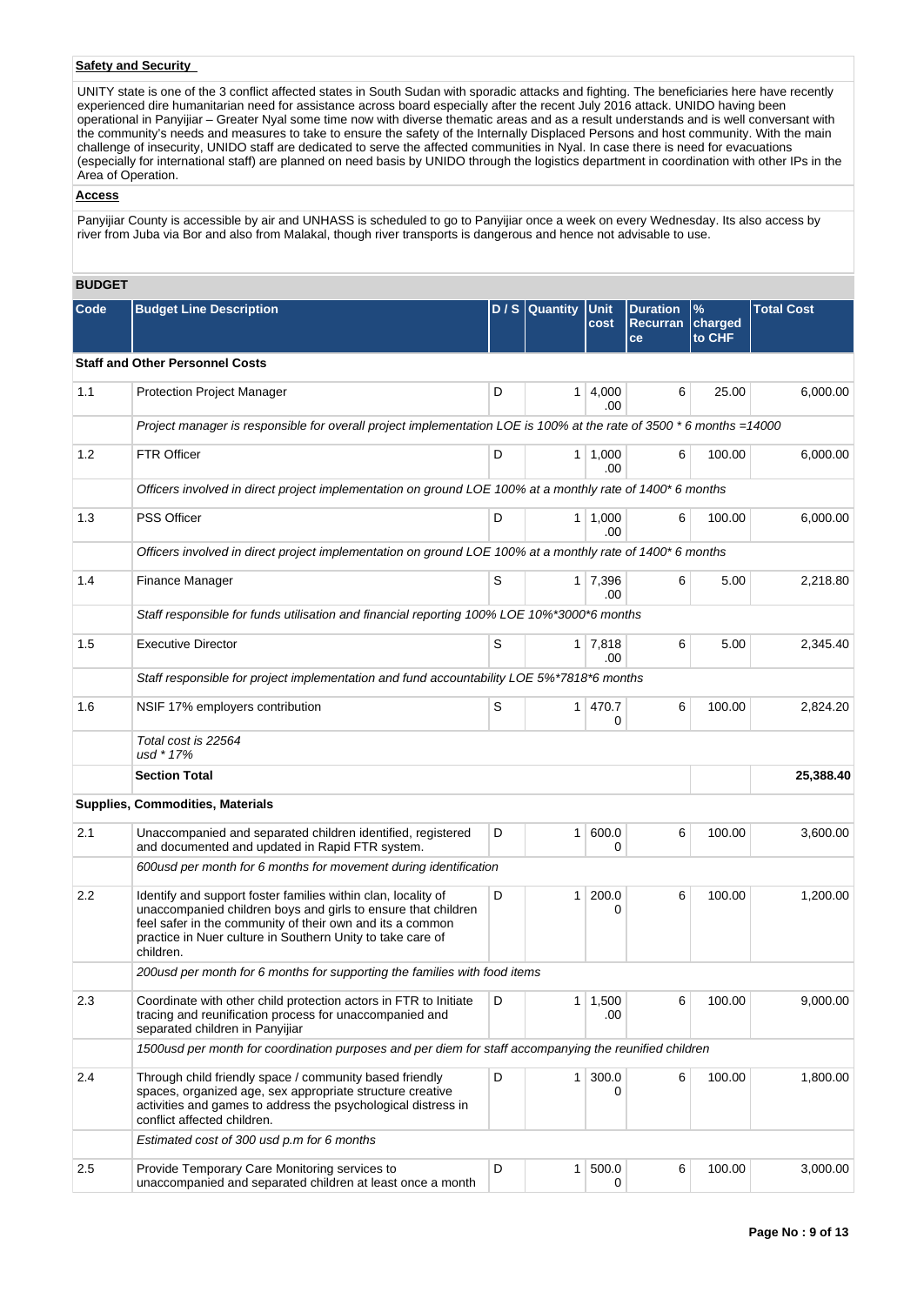|                  | 500 usd per month for 6 months for movement during monitoring visits                                                                                                                                                          |   |                |                       |   |        |           |
|------------------|-------------------------------------------------------------------------------------------------------------------------------------------------------------------------------------------------------------------------------|---|----------------|-----------------------|---|--------|-----------|
| 2.6              | Identification and strengthening community-based child<br>protection network of chiefs, church leaders, women and youth<br>groups, village elders, PTAs and child right clubs                                                 | D | $\mathbf{1}$   | 400.0                 | 1 | 100.00 | 400.00    |
|                  | Estimated cost of setting up CBCPNs at lumpsum of 400usd                                                                                                                                                                      |   |                |                       |   |        |           |
| 2.7              | Train a hundred care givers in positive parenting                                                                                                                                                                             | D |                | 100 25.00             | 1 | 100.00 | 2,500.00  |
|                  | Train 100 caregivers for 1 day with a cost of 25 usd per trainee                                                                                                                                                              |   |                |                       |   |        |           |
| 2.8              | invite community elders to child friendly space to tell ancient<br>cultural stories, games and positive advice to children to<br>enable them know their positive cultures                                                     | D | $\mathbf{1}$   | 100.0<br>0            | 6 | 100.00 | 600.00    |
|                  | 100usd per month for refund of transport to the elders for 6 months                                                                                                                                                           |   |                |                       |   |        |           |
| 2.9              | Support to unaccompanied children boys and girls atleast 45<br>supported by provision of sugar, bar soap, dura and mosquito<br>net                                                                                            | D | 45             | 50.00                 | 1 | 100.00 | 2,250.00  |
|                  | 50 usd per child for support for at least 45 children                                                                                                                                                                         |   |                |                       |   |        |           |
| 2.10             | identifying, clearing of new child friendly spaces in Ganyiel,<br>and purchasing of local playing materials                                                                                                                   | D |                | 3 3,000<br>.00        | 1 | 100.00 | 9,000.00  |
|                  | Cost of setting up 3 CFS at a cost of 3000 per CFS(cost of purchasing local materials to construct CFSs<br>2000usd per CFS                                                                                                    |   |                |                       |   |        |           |
| 2.11             | Train community based child protection networks, to fully<br>support and protection vulnerable children boys and girls                                                                                                        | D |                | 100 25.00             | 2 | 100.00 | 5,000.00  |
|                  | Train 100 members of CBCPNs@25usd per trainee for 2 days                                                                                                                                                                      |   |                |                       |   |        |           |
| 2.12             | Carry out community based protection including mine risk<br>awareness campaign in churches, community meeting.                                                                                                                | D | 3 <sup>1</sup> | 400.0<br>0            | 1 | 100.00 | 1,200.00  |
|                  | Three campaigns at an estimated cos of 400usd per campaign for hire of vehicles and sound amplification systems                                                                                                               |   |                |                       |   |        |           |
| 2.13             | Train and support caregivers in psychosocal support to be able D<br>to support unaccompanied children boys and girls under their<br>care                                                                                      |   |                | 100 25.00             | 1 | 100.00 | 2,500.00  |
|                  | 100 trainees at a cost of 25 usd per pax for lunch                                                                                                                                                                            |   |                |                       |   |        |           |
| 2.14             | Hold meetings with stakeholders in protection, community<br>leaders to come up with best way to identify child protection<br>needs, mitigation strategies to protect vulnerable children boys<br>and girls in the communities | D | 3              | 400.0<br>0            | 1 | 100.00 | 1,200.00  |
|                  | 3 meetings at an estimated cost of 400 usd per meeting for refreshments for members                                                                                                                                           |   |                |                       |   |        |           |
| 2.15             | monitoring visits to Islands - Kok, Mer one and two to assess<br>the need of children on Island                                                                                                                               | D |                | $1 \mid 300.0$<br>0   | 6 | 100.00 | 1,800.00  |
|                  | Estimated cost for travel during monitoring visits of 300usd per month                                                                                                                                                        |   |                |                       |   |        |           |
| 2.16             | Visibility - T-shirts, banner, Rain Coat and Gum for 15 child<br>protection staff                                                                                                                                             | D | 1 <sup>1</sup> | 2,000<br>.00          | 1 | 100.00 | 2.000.00  |
|                  | estimate cost of purchasing 3 Banners, 100 T-shirts @ lumpsum 2000USD                                                                                                                                                         |   |                |                       |   |        |           |
| 2.17             | Incentives to FTR case workers                                                                                                                                                                                                | D | 5 <sup>1</sup> | 300.0<br>0            | 6 | 100.00 | 9,000.00  |
|                  | 5 case workers @300usd each per month for 6 months                                                                                                                                                                            |   |                |                       |   |        |           |
| 2.18             | Incentives to PSS facilitators                                                                                                                                                                                                | D |                | 7 160.0<br>0          | 6 | 100.00 | 6,720.00  |
|                  | 7 PSS facilitators @ 160usd each per month for 6 months                                                                                                                                                                       |   |                |                       |   |        |           |
| 2.19             | Data Entry Clerk incentives                                                                                                                                                                                                   | D | $\mathbf{1}$   | 400.0<br>0            | 6 | 100.00 | 2,400.00  |
|                  | 1 data entry clerk incentive of 400 usd*6 months                                                                                                                                                                              |   |                |                       |   |        |           |
|                  | <b>Section Total</b>                                                                                                                                                                                                          |   |                |                       |   |        | 65,170.00 |
| <b>Equipment</b> |                                                                                                                                                                                                                               |   |                |                       |   |        |           |
| 3.1              | Purchase of laptop                                                                                                                                                                                                            | D |                | $1 \mid 1,200$<br>.00 | 1 | 100.00 | 1,200.00  |
|                  | purchase of 1 laptop computer at 1200usd                                                                                                                                                                                      |   |                |                       |   |        |           |
|                  | <b>Section Total</b>                                                                                                                                                                                                          |   |                |                       |   |        | 1,200.00  |